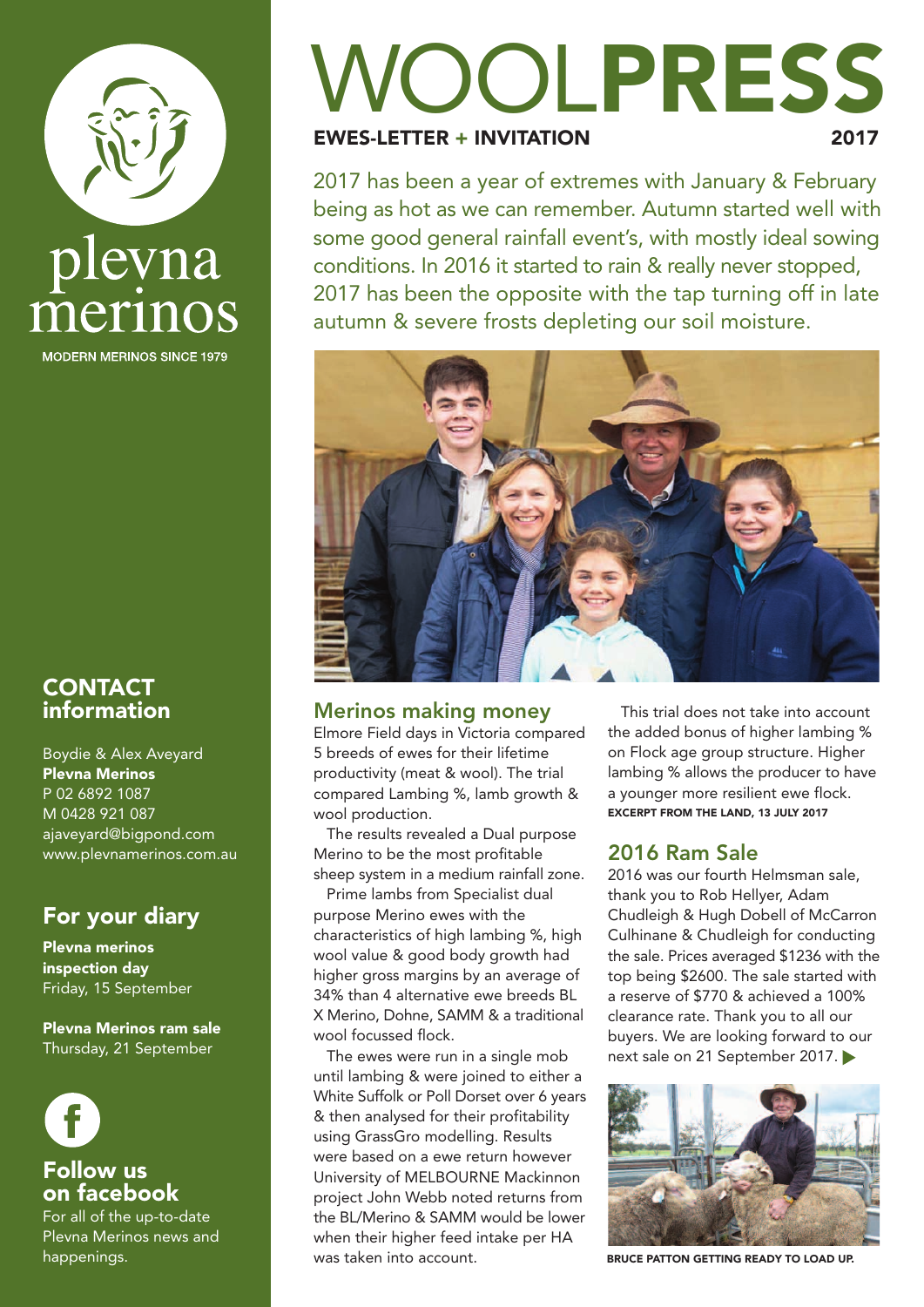

#### **Farewell Eliza Kelly**

In June this year Eliza Kelly finished her employment with us & has embarked on a very different challenge entailing being a governess to a missionary family in Ethiopia. Eliza was an asset to Plevna Merinos. Over her time with us, Eliza completed Certificate II & Certificate III in Agriculture. She then took on the Diploma in Agriculture which she completed in her last weeks with us. Eliza was also awarded a Certificate of Excellence & a Rural scholarship from the Royal Agriculture Society Foundation. We loved having Eliza working with us & we wish her well with her new endeavours.

#### **Welcome to Reuben Mcfadyen**

Reuben joined us in late June 2017 coming from working for a livestock contracting business in Southern NSW. Currently completing Certificate III in Agriculture, Reuben is hoping to continue further with agricultural studies. A large part of our program is to provide training opportunities to young & enthusiastic sheep industry entrants.



REUBEN MCFADYEN



BOYD AVEYARD AND PAUL KELLY (CLASSER) SELECTING HELMSMAN SALE TEAM FOR 2016.

#### **ASBV Update**

This year Boyd attended the Sheep Genetics Regional Forum. After years of collecting data & 5 years of input into SGA we were keen to have a frank assessment of our performance & where we can make improvements. This process was a breakdown of historical data submitted. We were then given a R.U.GG Analysis (Ramping up Genetic Gain report)

Thanks to Caris Jones Development officer from MERINOSELECT for helping us with fine tuning & next steps to further build on our Genetic improvement from that report. **What we have found:** Our on farm records for our ewes need to go into SGA, this will give us far higher accuracies in the Data base which will help with linkage. We have also found through our R.U.GG analysis (& told by Caris) that we have a top level of Selection efficiency 71.4%, this means that animals we are retaining for our Ram breeding base are producing a high quality of offspring & low level of culls. This also carries through to our Rams & ewe's purchased from "Plevna".

One of the great aspects of this analysis was learning that our Visual Classing & Objective measurement are working well together.

#### **Technology updates Sheep Immobilizer**

In November 2016 we took delivery of our Sheep Immobilizer from Peak Hill Industries & have not looked back. The sheep handler much improves the ergonomics of handling sheep. It weighs & drafts & saves a lot of time & our backs!

#### **DNA testing**

An exciting opportunity has been given to us this year. We have been invited to participate in a RamSelect flock profiling pilot study in late 2016. Only animals with data in Sheep Genetics Aust (SGA) database were eligible to participate.

DNA was collected via a blood swab collected from a random sample of 2015 drop Maiden ewes (preferential selection of the animals has no bearing on results)

Results are presented via a chart benchmarking results as a percentile to Merino Stud population, the Plevna blood sheep have performed really well.

In a nut shell this is how we ranked on our main traits collected: **Wool traits:** Yearling Clean fleece weight (ycfl) is 14.2% above average, YFD -0.5 finer, Staple length (ysl) 6.6 longer, **Carcase/Growth traits weights are in kgs not%:** Post weaning weight (pwt) 3.5kgs heavier, ywt Yearling weight 5.4kgs, Eye muscle depth (pemd) deeper 0.3cm

#### **On Farm**

6 monthly shearing continues with still some fine tuning to do. This year we locked in about 50% of our fleece wool. Forward selling is such a great safety net if the market does fall. 2017 has been a great year for wool prices.

#### **Sheep classing**

2016 was the year that was sent to test sheep faults, particularly in regards to fleece rot & foot structure. It was great to see how our Plevna wools performed through the big wet of 2016. Sheep classing is offered to all of our ram buying clients & is essential for continuing improvement.



ONE OF MARK & HELEN GRAY'S 2015 DROP YOUNG EWES IN FULL WOOL LAST AUGUST.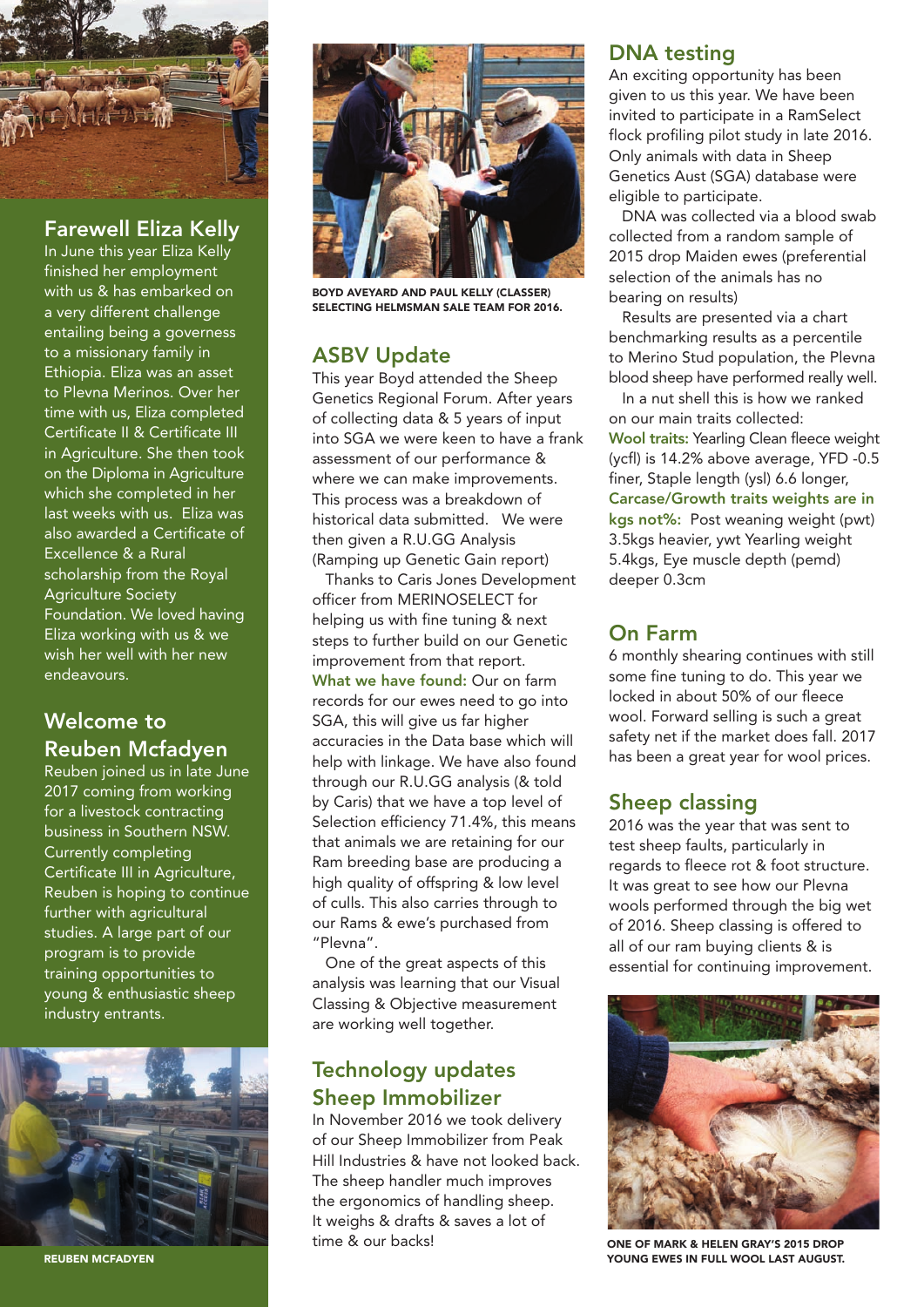#### **First Inspection day**

On Friday, 15th of September we are having an inspection day from 12pm to 3pm. Lunch, a sausage sizzle, will be served from12.30 till 1pm.

This is an opportunity for people to look at 75 top 2016 drop Plevna Merino rams, Sires & Client's sheep. Rams will be penned or tied in their lot numbers this also allows you to come & make some selection decisions prior to sale



day or to have a look at Plevna blood, without the business of a sale being conducted! Catalogues will be available on the day or on our website.

#### **Plevna lambing percentage vs national average**



| <b>Years</b>                                                 |  | 2010   2011   2012   2013   2014   2015   2016 |  |  |
|--------------------------------------------------------------|--|------------------------------------------------|--|--|
| Lambing percentage   119   115   117   118   116   115   114 |  |                                                |  |  |

NOTE: NATIONAL AVERAGE 77% (MLA/AWI WOOL & SHEEP MEAT REPORT APRIL 2017)

#### **Flock average, fleece weight & fibre diameter trends**



# 5TH ANNUAL HELMSMAN **RAM SAL**

Thursday the 21st September 2017 Inspections from 10.30am Sale 75 Rams 1pm onwards

#### HOW THE HELMSMAN SYSTEM WORKS

The rams are individually penned or tied with their ASBV's on a card above them. There is also a printed catalogue available. Inspections take place prior 10.30am till 1pm. Assistance with selections available from Boyd Aveyard, Rob Hellyer and Adam Chudleigh. The sale starts at \$750. Once buyers are registered bids are placed by paper slip to a MCC team member, the bid is then placed upon a board where all lots are listed. The sale will be completed once bidding has been finalised. The sale will be conducted by Adam Chudleigh, Rob Hellyer & Hugh Dobell of McCarron Cullinane & Chudleigh. For more information contact Boyd Aveyard on contact details given below or Rob Hellyer on 0448 921041



SALLY CAPELL AND JEMALONG WOOL'S STEVE QUIRK AT 2016'S SALE

| Years         | 2005 2006 2007 2008 2009 2010 2011 2012 2013 2014 2015 2016                         |  |  |  |  |  |
|---------------|-------------------------------------------------------------------------------------|--|--|--|--|--|
| <b>Micron</b> | $21.1$   21.3   19.9   20.9   20.7   20.3   20.5   20.4   18.7   19.2   19.8   19.2 |  |  |  |  |  |
| Fleece weight | 6.46   7.05   6.38   7.56   7.27   7.2   7.59   6.92   7.296   7.5   7.27   7.24    |  |  |  |  |  |

NOTE: 2016 WOOL FIGURES – WE ARE SHEARING 6 MONTHLY. THE COMBINED WOOL WEIGHTS ARE 3.14KGS (MAY SHEARING) & 4.1KGS (DECEMBER SHEARING) COMBINED WEIGHT = 7.24KGS.